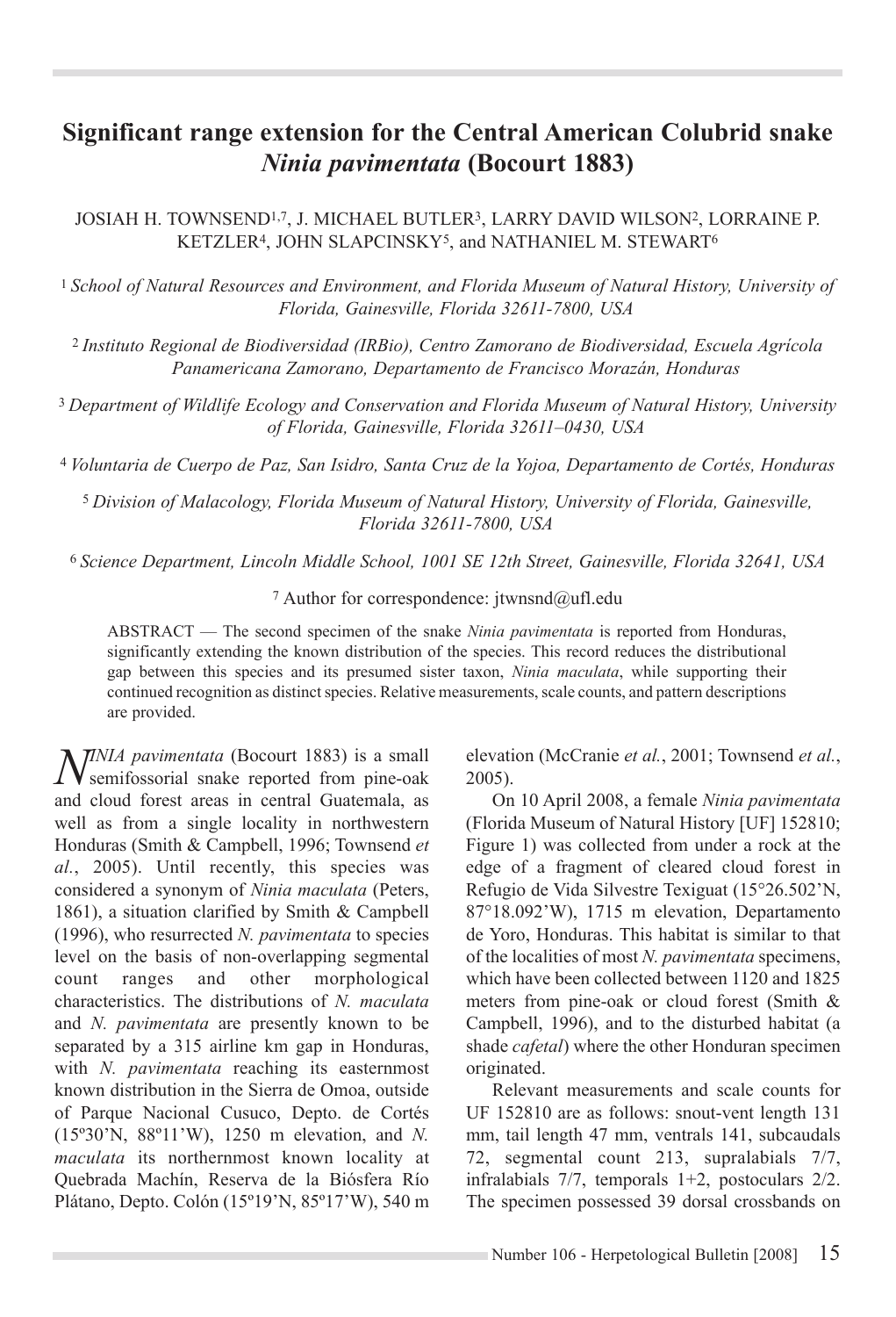its left side, 3 of which split in half at the middorsal scale row and continue onto the right side as two bands. The ventrals exhibited a boldly checkered pattern. These characteristics fall within the known variation in *N. pavimentata* (Smith & Campbell, 1996; Townsend *et al.*, 2005), providing further evidence for the specific status of this taxon.

This record extends the known range of *Ninia pavimentata* approximately 65 airline km east from its known distribution. The new locality also narrows the geographic gap between *N. pavimentata*  and its most similar congener and presumed sister taxon, *N. maculata*, to approximately 250 airline km. This gap in distribution is consistent with gaps documented in other snake taxa, and was termed the "Honduran hiatus" by Savage & Crother (1989) in their review of the colubrid genus *Pliocercus* in Central America.

The semi-fossorial colubrid *Rhadinaea decorata* has long been known to occur from Mexico to Guatemala, and from Nicaragua to Ecuador, but was unknown from Honduras until discovered in La Mosquitia in 2004 (McCranie, 2004). This is also the case for the terrestrial colubrid *Dendrophidion vinitor*, which was finally reported from Honduras in 2003. Additionally, the colubrid taxon *Scaphiodontophis venustissimus* was recently resurrected from synonymy with *Scaphiodontophis annulatus*, based on evidence



**Figure 1.** Female *Ninia pavimentata* (UF 152810), Refugio de Vida Silvestre Texiguat (15°26.502'N, 87°18.092'W), 1715 m elevation, Depto. de Yoro, Honduras. Photograph by JHT.

from recently collected specimens in eastern Honduras, yet another distributional "hiatus" that had previously been hypothesized as a zone of integration between the two forms by Savage & Slowinski (1996). This region contains contact zones between closely related species of *Scaphiodontophis* (McCranie, 2006) and the aforementioned *Ninia*, where species in both genera maintain diagnosable species boundaries and exhibit no evidence of integration in morphological characteristics. Continued field work in this area may reveal additional taxa supporting this biogeographic pattern.

## **RESUMEN**

Se reporta para Honduras el segundo espécimen de la serpiente *Ninia pavimentata,* ampliando significativamente la distribución conocida para esta especie. Este registro reduce la separación entre esta especie y su supuesto taxón hermano, *Ninia maculata*, mientras que al mismo tiempo sustenta su reconocimiento como especies distintas. Se proveen las medidas relativas, conteo de escamas, y descripciones del patrón.